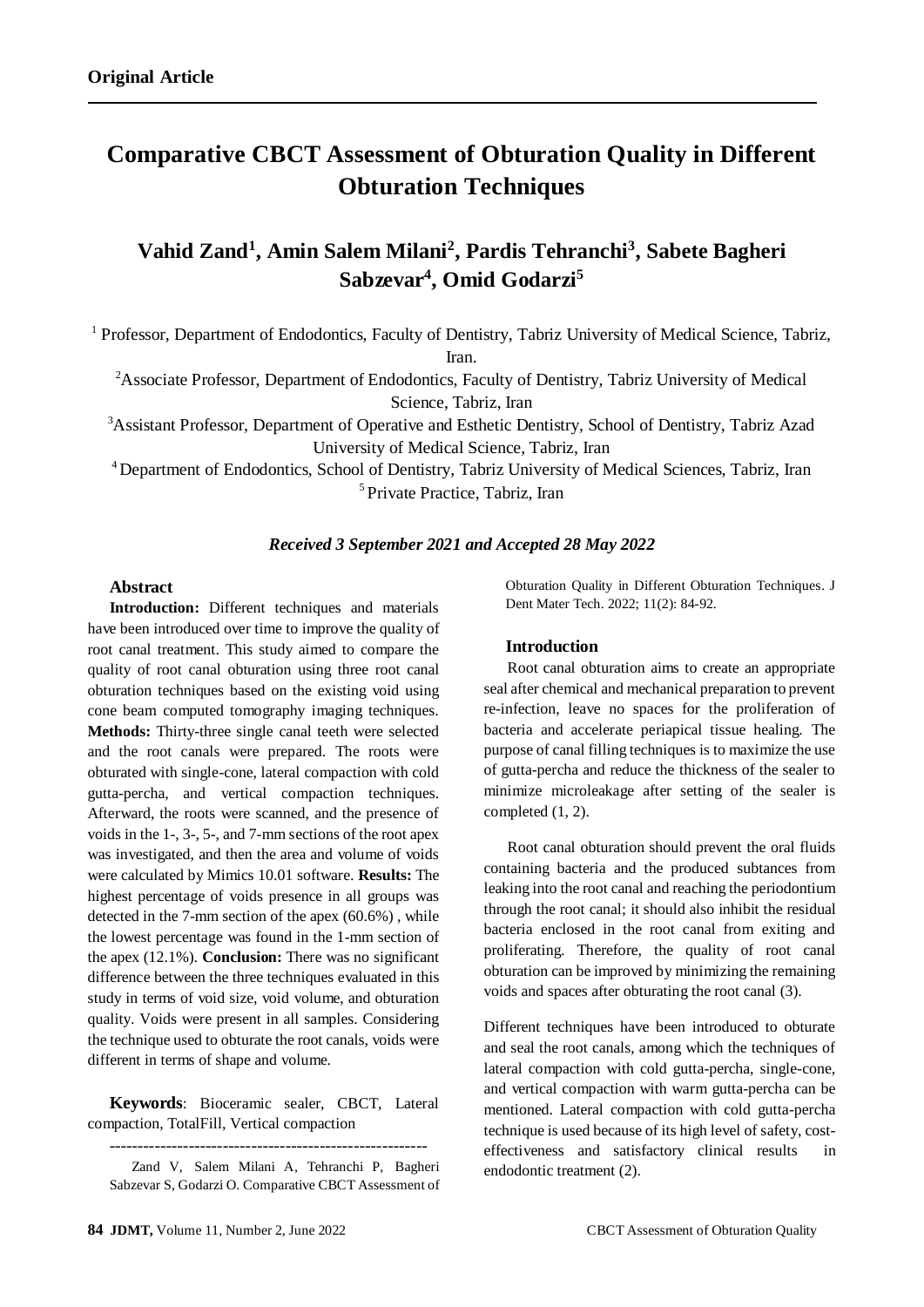In order to increase the reduce the required chairtime and maximize the success rates of single-cone techniques, recently, the EndoSequence bioceramic sealer, known as TotalFill (FKG Dentire SA, La Chaux-de-Fonds, Switzerland), has been introduced with a biochemical base, whose inorganic ingredients include zirconium oxide, calcium silicates, monobasic calcium phosphate, calcium hydroxide, filler, and water-free condensing agents**.** This biochemical sealer is pre-mixed and ready to use. It is injectable, radiopaque and in the form of a hydrophilic paste. The process of starting and completing its setting is carried out using the moisture in the dentinal tubules. This time varies from 4 h to more than 10 h in a dry environment (4).

According to the results of a recent study by Madhuri et al., the EndoSequence bioceramic sealer has the highest bonding strength among "all" sealers, such as mineral trioxide aggregate (MTA)-based sealers (5). Moreover, according to the findings of a study by Polineni et al., this sealer has better marginal adaptation than MTA-based sealers (6).

Another technique that increases the quality of root canal obturation is vertical compaction with warm guttapercha. Warmed gutta-percha and different sizes of plugger are used in this technique. Better adaptation to root canal walls and the absence of voids is the main advantage of using warm gutta-percha (7). This technique requires the insertion of the plugger up to 2-3 mm of the working length, which can increase the risk of root fracture by creating vertical and lateral stresses (7).

 Previously conducted studies have also stated that the vertical compaction technique with warm gutta-percha tends to results in significantly smaller voids, compared to that in the lateral compaction with cold gutta-percha and single-cone techniques. Therefore, this method is considered the best way to obturate the root canal in terms of the minimum void size (1, 8, 9).

Voids in all the sections of the root canal, including the apical and coronal, can create paths to increase leakage, allowing the growth of bacteria and re-infection, necessitating retreatment. Voids that spread throughout the root canal increase the likelihood of the need for retreatment. According to the existing literature, the probability of creating a void in the obturated root canal, as well as the mismatch of the canal filling materials with the root canal wall, is higher in the lateral compaction technique, while in the vertical compaction method, there is a better adaptation, with lower odds of producing voids (10).

An appropriate way to obtain a 3D image of the root canal is the use of the computed tomography (CT) scan technique; however, due to its high cost and high dose of radiation, it is not routinely used in endodontic practice (10).

Several methods, such as cross-sectional observation or leakage tests, are used in the laboratory to determine the degree of adaptation of root canal obturation materials. In cross-sectional observations, an optical or electron microscope is utilized. An optical microscope is used primarily to report the outcomes of canal filling processes and evaluate new products and therapeutic methods. An electron microscope is employed to evaluate the quality of root canal obturation, investigating the surface between the filling material and the root canal wall (11)**.**

Following the development of the use of microtomography, which is a non-destructive method compared to other methods, the virtual components of the root sections can be easily achieved by a 3D image. Cone beam computed tomography images (CBCT) is a 3D imaging tool with such features as high precision and no destruction of the specimens. It covers the limitations of other methods as well. Cone beam computed tomography images can provide the best contrast to detect and distinguish between the root canal walls and the filling materials (11, 12). Therefore, in this study, CBCT was preferred over cross-sectional observation methods to investigate the sections with low spacing to prevent the destruction of specimens and measure void volumes.

 Considering the importance of obturating the root canal with minimal residual space to prevent the proliferation of bacteria and leakage, three conventional methods of endodontic treatments were selected to investigate the quality of root canal obturation in this study. The performance of the newly supplied TotalFill sealer in the single-cone technique was also studied.

# **Materials and Methods**

 The sample size was determined at 11 cases in each group according to the results of similar studies and considering the mean percentages of voids in the singlecone and warm vertical compaction groups at 1.5±0.89 and 2.31±0.706, respectively, an alpha value of 0.05, and a study power of 80%; accordingly, a total of 33 samples were included in this study (13).

# *Tooth Preparation*

 Inclusion criteria were freshly extracted human teeth, single-canal with a curvature of  $\langle 10^\circ$ . A total of 33 teeth were selected according to the above listed inclusion criteria and were stored in in 10% formalin solution.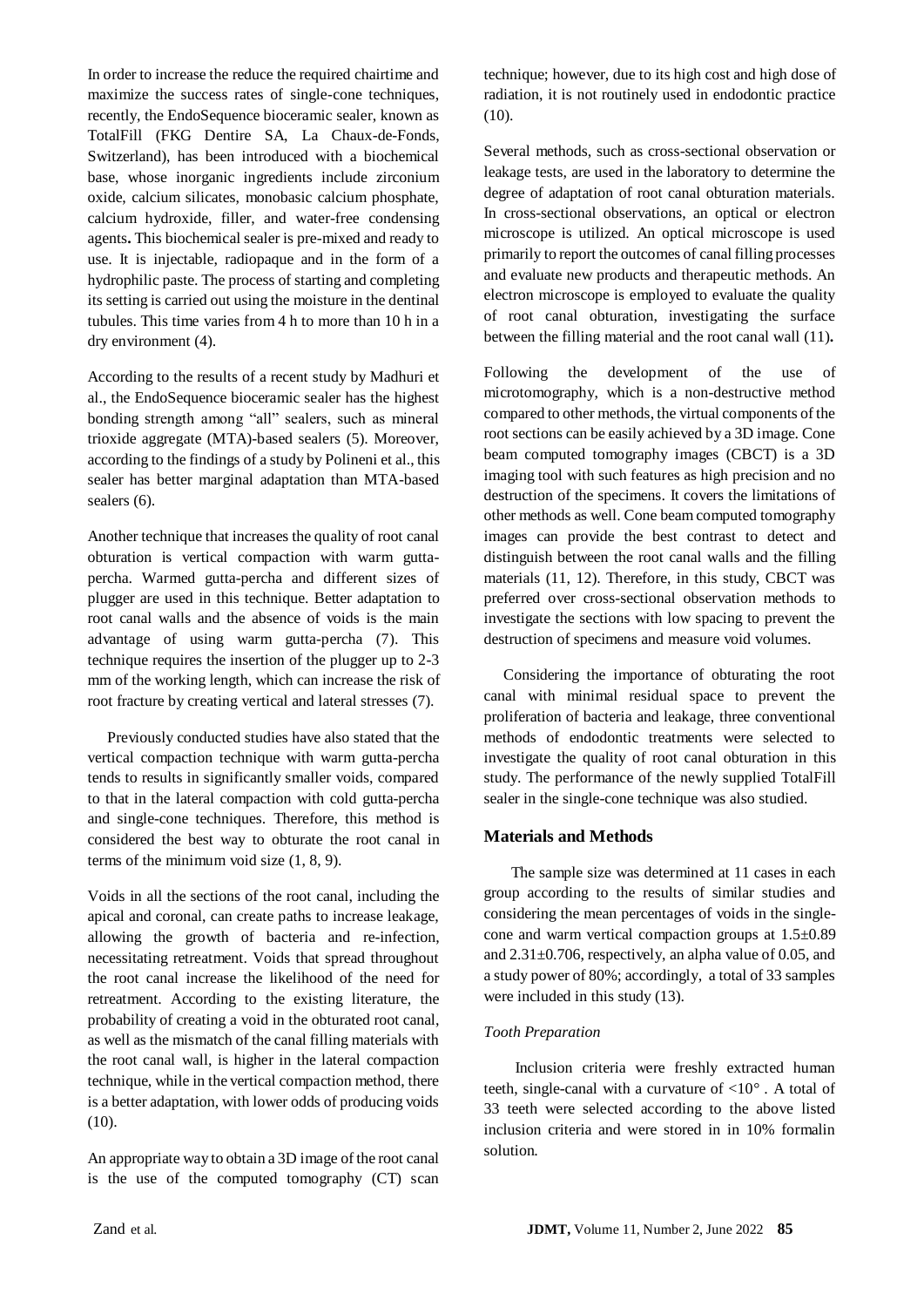Teeth with immature apices, previous restorations, cervical caries, dental anomalies, root fractures, calcified root canals and previous endodontic treatment, were all excluded from the sample.

The teeth were shortened from the crown to a length of 18 mm, and the working length was precisely obtained by passing a #10 stainless steel K-file (Mani, Matsutain Seiaskusho Co., Tochigi-Keu, Japan) through the apex of the root and fixing at the tip of the apex. After finding and fixing the proper route of the canal with hand files, RaCe rotary files #30, 0.06 (FKG Dentire SA, La Chauxde-Fonds, Switzerland) were used to clean and shape the root canals. During the preparation process and also during each obturation procedure, 1 mL of 5.25% sodium hypochlorite solution was used as an irrigation solution. At the end of the preparation, 5 mL of normal saline solution was used for final irrigation. The preparation of the root canals was carried out through the crown-down technique. In the end, all teeth were shaped with a #30 file with a 6% taper.

# *Root Canal Obturation*

 The teeth were randomly divided into three groups, namely A, B, and C. After drying the root canals, teeth in group A were obturated with the single-cone technique with coated gutta-percha (Sagimakgol-ro, Jungwon-gu, Seongnam-si, Gyeonggi-do, Korea) and TotalFill sealer (FKG Dentire SA, La Chaux-de-Fonds, Switzerland) without applying any accessory gutta-percha points.

Group B teeth were obturated using the lateral compaction technique with cold gutta-percha, choosing a #30 standard gutta-percha point as the master cone and AH26 sealer (Densely DeTrey GmbH, Konstanz, Germany). In this technique, after placing the master cone, a #25 or #30 spreader was placed, with the ability to be inserted up to 1.5 mm above the apex. After increasing the space in the apical third, a gutta-percha point with a smaller size, impregnated with sealer, was inserted into the created space, after which an appropriate size of the spreader with the highest penetration depth into the apical section was applied again, and an appropriate gutta-percha point was inserted into the created space. This process continued until the root canal was completely obturated so that the spreader could no longer penetrate into the root canal.

Group C teeth were obturated using the vertical compaction technique with warm gutta-percha and AH 26 sealer (Densely DeTrey GmbH, Konstanz, Germany). In this method, at first, an appropriate gutta-percha point, 2 mm shorter than the root canal working length, was selected as the master cone, and, after being coated with a sealer, was inserted into the root canal. A plugger with

a small size was heated and measured to a length of 2 mm shorter than the canal length, through which gutta-percha was heated for 5 sec, and after cutting the gutta-percha, the remaining gutta-percha was compacted to the apical portion again. In the next step, after reinserting the guttapercha, warming and compaction processes were carried out with a plugger which was one size larger. This process continued until the root canal was obturated completely by applying larger sizes of pluggers.

All teeth were kept at 37°C and 100% humidity for the complete setting of the sealer, followed by CBCT evaluations.

# *CBCT Imaging*

 A Newtom VGi CBCT machine (Verona, Italy) was used for imaging in the Department of Maxillofacial Radiology, Faculty of Dentistry, Tabriz University of Medical Sciences, Tabriz, Iran. This device has a coneshaped X-ray beam, a 1536×1920-pixel flat-panel detector, 360° rotation, a scan time of 18 sec, and a maximum kVp of 110. Initial and final reconstructions were carried out by NNT Viewer Version 2.21. The radiation conditions of the device were automatically adjusted. The images obtained from the samples were displayed on a 19-inch Phillips LCD monitor (190B) with a resolution of 1208×1024 and 32 bits, connected to a desktop computer.

In order to assess the results, at first, the presence or absence of voids was examined in axial sections at distances of 1, 3, 5, and 7 mm from the tooth apex. The void sizes, if any, were measured in square micrometers, and then the ratio of the voids in the whole area of the root canal in that section was calculated. In the next stage, the volume of the voids was calculated using Mimics 10.01 software.

# *Ethical Considerations*

 The present study was conducted on the teeth extracted for purposes other than those of this study. Appropriate steps were taken to observe the principles of environmental health and infection control. In addition, this study was approved by the Research Ethics Committee of Tabriz University of Medical Sciences, under code 1397.1066.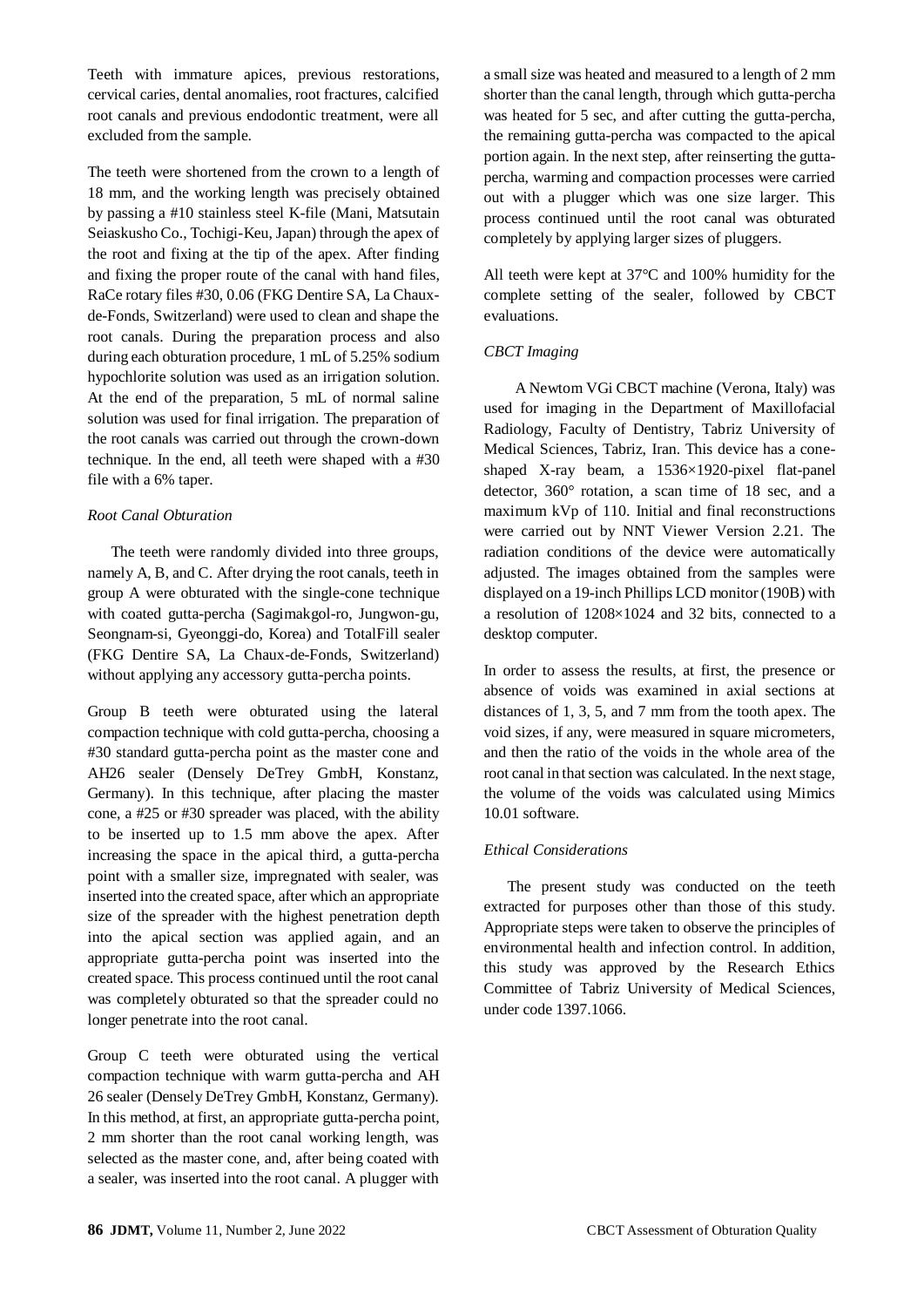# **Results**

Chi**-**squared test was used to investigate the relationship between the presence or absence of voids and the study groups. The significance level of the test was considered at 0.05. The results of the Chi**-**squared test (as presented in Table I and Figure 1) showed that:

| Examined       | Examined group                |            | No            | Yes              | P-value |
|----------------|-------------------------------|------------|---------------|------------------|---------|
| section        |                               |            |               |                  |         |
| $1 \text{ mm}$ | A (single-cone)               | Frequency  | 11            | $\boldsymbol{0}$ | 0.011   |
|                |                               | Percentage | 100.0%        | $0.0\%$          |         |
|                | <b>B</b> (lateral compaction) | Frequency  | 7             | $\overline{4}$   |         |
|                |                               | Percentage | 63.6%         | 36.4%            |         |
|                | C (vertical compaction)       | Frequency  | 11            | $\boldsymbol{0}$ |         |
|                |                               | Percentage | 100.0%        | 0.0%             |         |
|                | Total                         | Frequency  | 29            | $\overline{4}$   |         |
|                |                               | Percentage | 87.9%         | 12.1%            |         |
|                | A (single-cone)               | Frequency  | 7             | $\overline{4}$   | 0.077   |
|                |                               | Percentage | 63.6%         | 36.4%            |         |
| $3 \text{ mm}$ | <b>B</b> (lateral compaction) | Frequency  | 3             | 8                |         |
|                |                               | Percentage | 27.3%         | 72.7%            |         |
|                | C (vertical compaction)       | Frequency  | $8\,$         | 3                |         |
|                |                               | Percentage | 72.7%         | 27.3%            |         |
|                | Total                         | Frequency  | 18            | 15               |         |
|                |                               | Percentage | 54.5%         | 45.5%            |         |
| $5 \text{ mm}$ | A (single-cone)               | Frequency  | 3             | 8                | 0.231   |
|                |                               | Percentage | 27.3%         | 72.7%            |         |
|                | <b>B</b> (lateral compaction) | Frequency  | 5             | 6                |         |
|                |                               | Percentage | 45.5%         | 54.5%            |         |
|                | C (vertical compaction)       | Frequency  | 7             | $\overline{4}$   |         |
|                |                               | Percentage | 63.6%         | 36.4%            |         |
|                | Total                         | Frequency  | 15            | 18               |         |
| $7 \text{ mm}$ |                               | Percentage | 45.5%         | 54.5%            |         |
|                | A (single-cone)               | Frequency  | $\mathfrak s$ | 6                | 0.602   |
|                |                               | Percentage | 45.5%         | 54.5%            |         |
|                | <b>B</b> (lateral compaction) | Frequency  | 3             | 8                |         |
|                |                               | Percentage | 27.3%         | 72.7%            |         |
|                | C (vertical compaction)       | Frequency  | 5             | 6                |         |
|                |                               | Percentage | 45.5%         | 54.5%            |         |
|                | Total                         | Frequency  | 13            | 20               |         |

Table I. Frequencies and percentages of the samples examined in terms of the group and the presence or absence of voids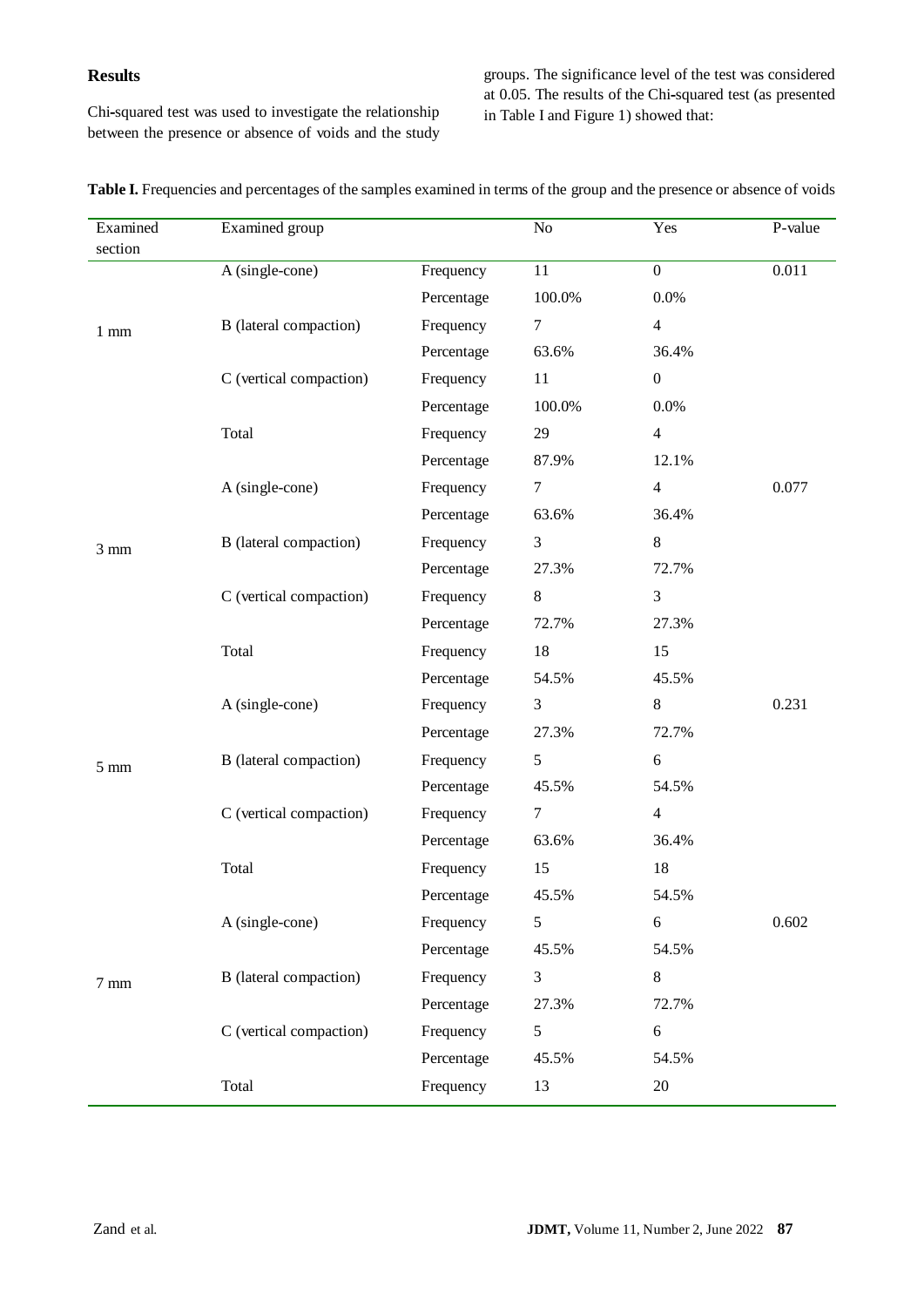

Figure 1. The frequency bar graph of the samples examined in terms of the group and the presence or absence of voids

- A) There was a statistically significant relationship between the presence or absence of voids and the study groups in 1-mm sections  $(P<0.05)$ .
- B) There was no statistically significant relationship between the presence or absence of

voids and the study groups in 3-mm, 5-mm, and  $7-$ mm sections (P $>0.05$ ).

The means and standard deviations of the variable void area  $\frac{\text{voud area}}{\text{section area}}$  in the study groups are presented in Table II and Figure 2.

| Examined section | Examined group          | Mean    | Standard deviation |            |  |
|------------------|-------------------------|---------|--------------------|------------|--|
|                  |                         |         |                    | P-value    |  |
|                  | $A$ (single-cone)       | 0.00000 | 0.000000           |            |  |
| 1 mm             | B (lateral compaction)  | 0.61818 | 0.872718           | $0.012*$   |  |
|                  | C (vertical compaction) | 0.00000 | 0.000000           |            |  |
|                  | A (single-cone)         | 0.54364 | 0.761266           |            |  |
| $3 \text{ mm}$   | B (lateral compaction)  | 1.09818 | 0.950524           | $0.339*$   |  |
|                  | C (vertical compaction) | 0.78636 | 1.192797           |            |  |
|                  | A (single-cone)         | 1.17273 | 0.931666           |            |  |
| $5 \text{ mm}$   | B (lateral compaction)  | 1.04727 | 1.067503           | $0.149*$   |  |
|                  | C (vertical compaction) | 0.42182 | 0.639278           |            |  |
| 7 <sub>mm</sub>  | A (single-cone)         | 0.87000 | 0.999630           | $0.253***$ |  |
|                  | B (lateral compaction)  | 1.90364 | 1.432943           |            |  |
|                  | C (vertical compaction) | 1.36000 | 1.755545           |            |  |

**Table II**. Means and standard deviations of the variable  $\frac{\text{void area}}{\text{section area}}$  in the study groups

\*Kruskal-Wallis H test; \*\*One-way analysis of variance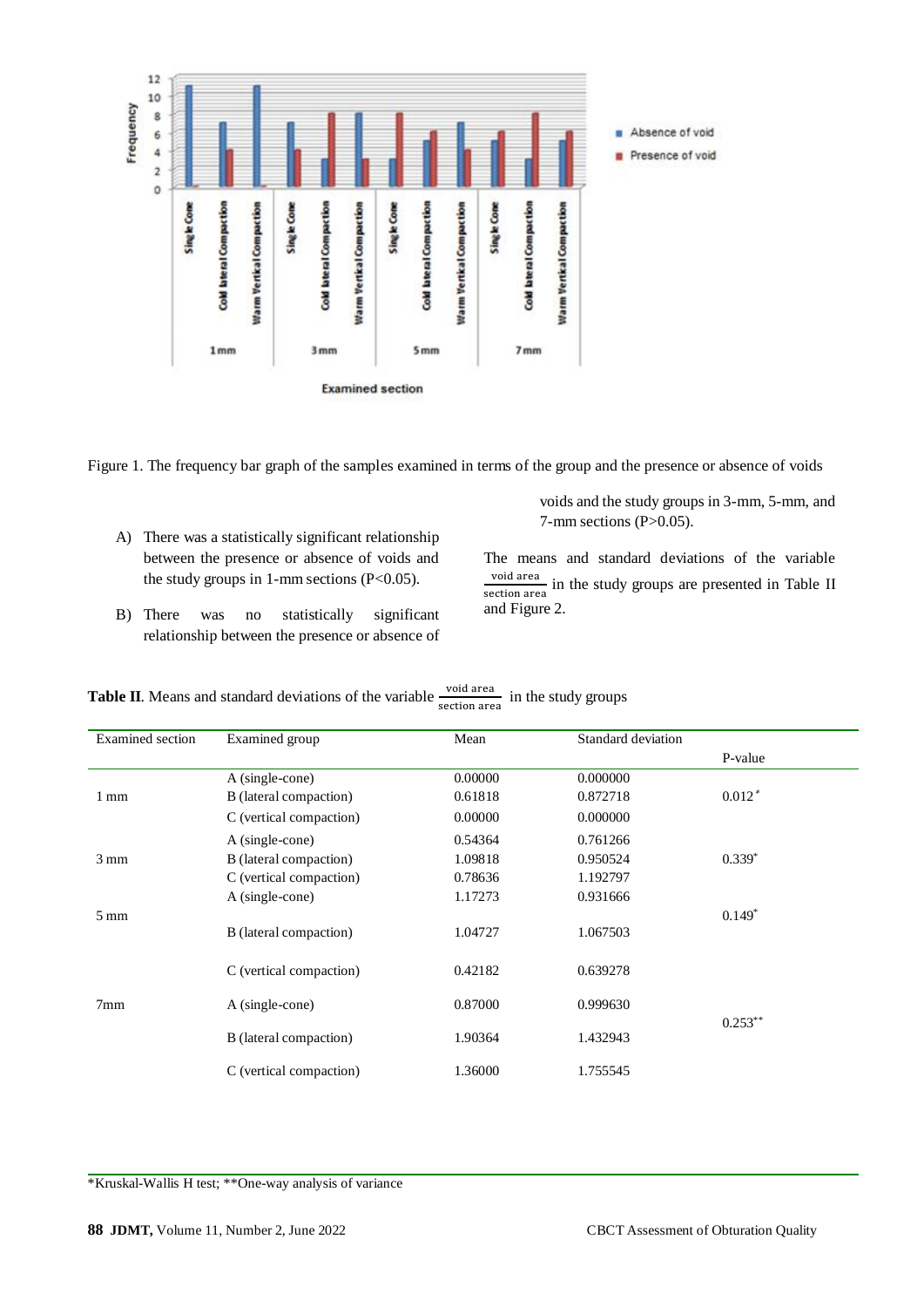

Figure 2. The mean column graph of the variable  $\frac{\text{void area}}{\text{section area}}$  in the study groups

The results of this test showed that:

- 1. Distribution of the variable  $\frac{\text{void area}}{\text{section area}}$  was not normal in 1-mm, 3-mm, and 5-mm sections  $(P<0.05)$ .
- 2. Distribution of the variable  $\frac{\text{void area}}{\text{section area}}$  was normal in the  $7$ -mm section (P $>0.05$ ).

In 1-mm, 3-mm, and 5-mm sections, Kruskal-Wallis test was used to verify statistically significant differences between the mean ranks of the variable  $\frac{\text{void area}}{\text{section area}}$  in the three study groups; in the 7-mm section, one-way ANOVA was used to verify a statistically significant difference between the means of the variable void area  $\frac{\text{volu area}}{\text{section area}}$  in the three study groups. The significance level of the test was considered at 0.05. The results of these tests are presented in Table II.

The results presented in Table II showed that:

There was a statistically significant difference between the mean rank of the variable  $\frac{\text{void area}}{\text{section area}}$  in the three study groups  $(P<0.05)$ .

However, post hoc test and Mann-Whitney U test were used to investigate which two groups had such differences. The significance level of the test was considered at 0.05. The results of this test are presented in Table III.

The results presented in Table III showed that:

| The study groups        | Mean rank | Total rank | P-value |
|-------------------------|-----------|------------|---------|
| $A$ (single-cone)       | 9.50      | 104.50     | 0.032   |
| B (lateral compaction)  | 13.50     | 148.50     |         |
| A (single-cone)         | 11.50     | 126.50     |         |
| C (vertical compaction) | 11.50     | 126.50     |         |
| B (lateral compaction)  | 13.50     | 148.50     | 0.032   |
| C (vertical compaction) | 9.50      | 104.50     |         |

Table III. Mann-Whitney U test results

A) There was a statistically significant difference in the mean rank of the variable  $\frac{\text{void area}}{\text{section area}}$  between groups A and B, with a lower mean rank in group A, compared to that in group  $B(P<0.05)$ .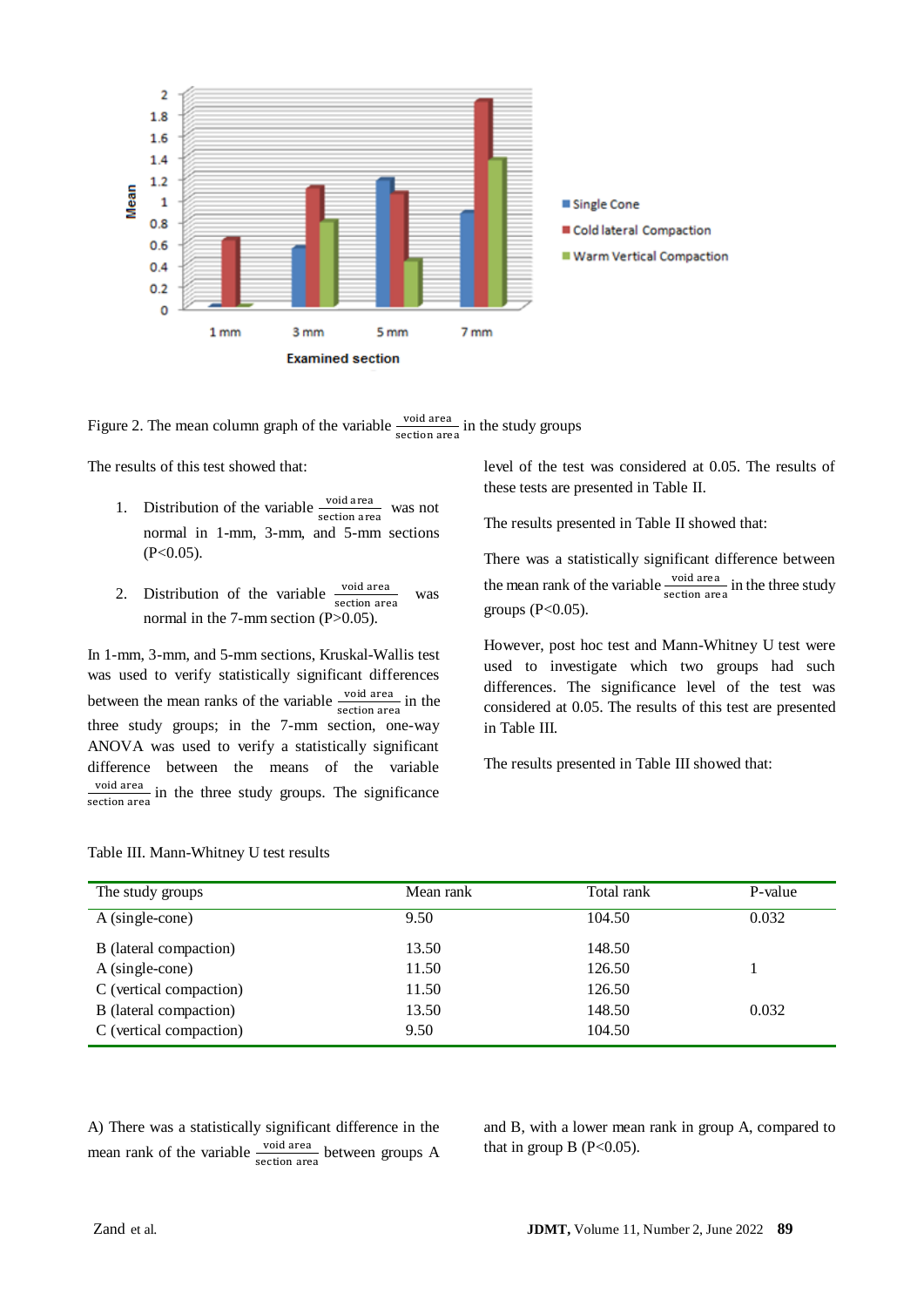B) There was no statistically significant difference in the mean rank of the variable  $\frac{\text{void area}}{\text{section area}}$  between groups A and  $C (P > 0.05)$ .

C) There was a statistically significant difference in the mean rank of the variable  $\frac{\text{void area}}{\text{section area}}$  between groups C and B, with a lower mean rank in group C, compared to that in group  $B(P<0.05)$ .

1) There was no statistically significant difference in the mean rank of the variable  $\frac{\text{void area}}{\text{section area}}$  between the three study groups in 3-mm and 5-mm sections (P>0.05)

3) There was no statistically significant difference in the mean of the variable  $\frac{\text{void area}}{\text{section area}}$  between the three study groups in the  $7$ -mm section (P $>0.05$ ).

#### **Discussion**

 Root canal obturation aims to create a proper seal after chemical and mechanical preparation to prevent reinfection, eliminate spaces for the proliferation of bacteria, and accelerate the periapical tissue healing process. The purpose of canal filling techniques is to maximize the use of gutta-percha points and reduce the thickness of the sealer to decrease the microleakage after the sealer has completely set (1, 2).

Voids in all sections of the root canal, including apical and coronal, can create pathways to increase leakage, allowing the growth of bacteria and re-infection, ultimately leading to root canal retreatment. Voids that spread throughout the root canal increase the odds of the need for retreatment. According to the available literature, the probability of creating a void in root canal fillings and a lack of adaptation of the root canal filling materials with the root canal wall are higher in the lateral compaction method, while in the vertical compaction method, better adaptation results with a lower probability of creating voids are obtained (7).

 Various techniques and materials have been introduced over time to enhance the quality of root canal treatment, of which the three most common root canal filling techniques were used in this study. Additionally, the commonly used AH26 sealer was used for the two techniques of lateral compaction with cold gutta-percha and vertical compaction with warm gutta-percha, and the newly supplied TotalFill bioceramic sealer, along with the gutta-percha, was used for the single-cone technique.

In this study, after data collection, no significant relationship was found between the groups in terms of the presence and absence of voids in the 3-, 5-, and 7-mm sections. However, in the 1-mm sections, significant differences were observed between the groups. The groups with single-cone and vertical compaction with warm gutta-percha were superior to the group with lateral compaction with cold gutta-percha; however, no significant difference was found between the group with single-cone gutta-percha and the group with vertical compaction with warm gutta-percha. Concerning the percentage of the void area-to-canal area ratio and after testing the normality or abnormality of data distribution, the comparisons showed a significant difference in the percentages of the void area-to-canal area ratio in the 1 mm section between the study groups. The comparison of the mean ranks of the groups revealed that the mean rank of the groups with single-cone and vertical compaction with warm gutta-percha was less than that of the group with lateral compaction with cold gutta-percha. However, there was no statistically significant difference between the two groups with single-cone and vertical compaction techniques with warm gutta-percha.

Regarding the comparison of the volume of the voids, after testing the normality or abnormality of data distribution and their statistical comparison, a statistically significant difference was observed in the 1 mm section. Comparison of the mean rank of void volume between the study groups showed a significant difference in the volume of voids between single-cone and vertical compaction with warm gutta-percha techniques and lateral compaction with cold gutta-percha technique, while no statistically significant difference was found between the single-cone and vertical compaction with warm gutta-percha techniques. Considering the use of rotary files to prepare all the samples, which results in greater enlargement of the apical area compared to the use of hand files, the significant difference in the 1-mm sections could be attributed to the insufficient penetration of the spreader into some samples in the group with the lateral compaction and cold gutta-percha to create adequate space for gutta-percha and sealer, resulting in voids 1 mm away from the apex.

 The results of this study are consistent with those of a study by Langwey et al., who examined void sizes in the apical section of the root in single-cone technique and vertical compaction technique with warm gutta-percha, showing that the percentage of voids was similar in the two methods with no significant difference between them (14).

Neohouse et al. compared root canal obturation in the apical section in curved canals, using two techniques of vertical compaction with warm gutta-percha and singlecone, the results of which indicating that there was very little difference or no difference between the two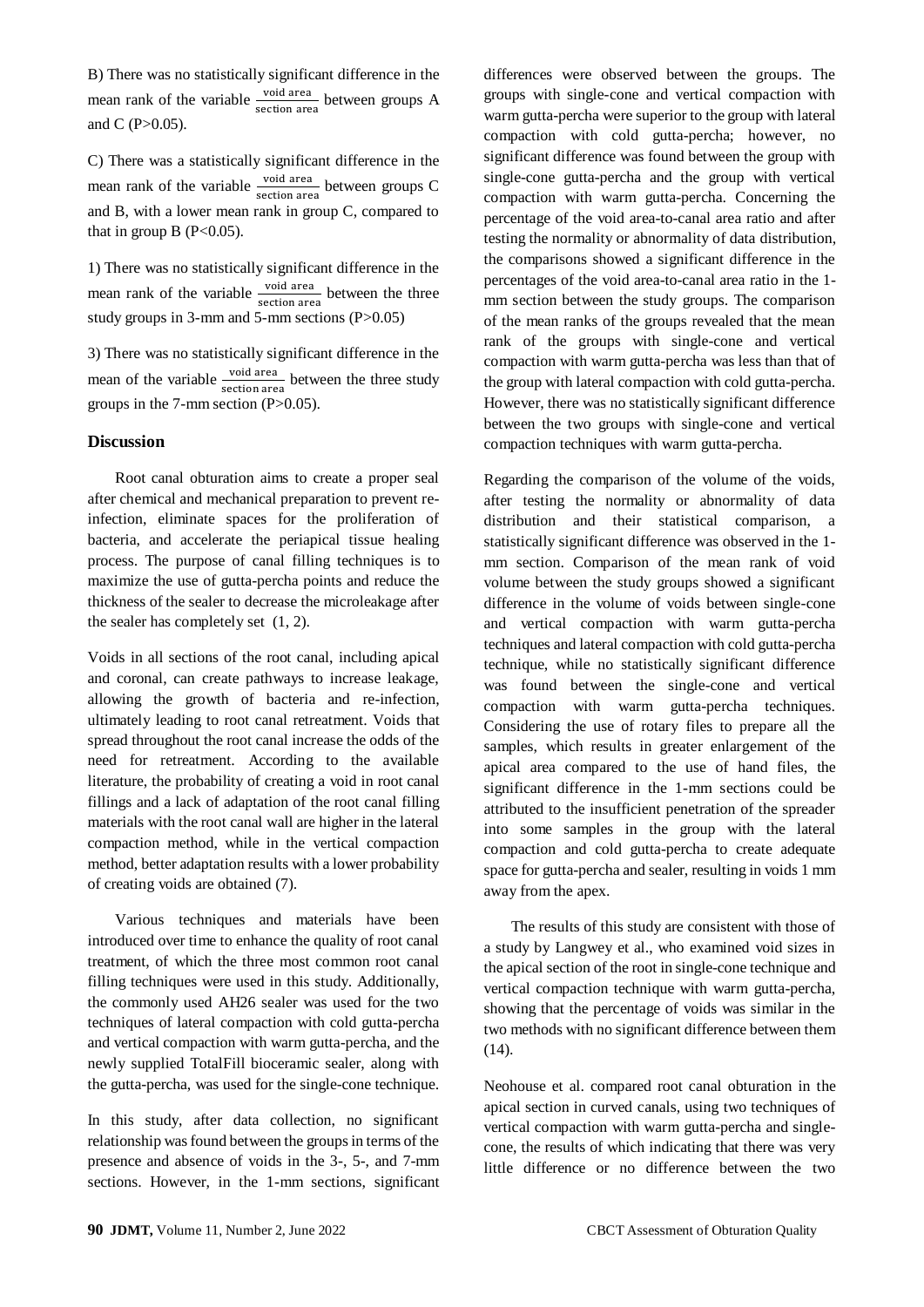techniques and warm gutta-percha in terms of conformity, uniformity, and void size. However, these two techniques showed better results and used less sealer compared to the single-cone technique. The results of the aforementioned studies are different from those of the present study, which can be due to the use of curved canals and different root canal filling materials (15).

 Wang Wei et al. investigated the size of the voids and the ability of the sealer to penetrate into the dentinal tubules in the vertical compaction with warm guttapercha and single-cone techniques using bioceramic and AH Plus sealers. The results did not reveal any significant relationship between the applied obturation technique and the used sealer with the probability of creating voids and gaps in the root canal filling materials. However, regardless of the obturation methods, the bioceramic sealer demonstrated a significantly greater penetration rate into the dentinal tubules, in comparison to AH Plus sealer. Considering the bioactivity characteristics of the bioceramic sealer compared to the AH Plus sealer, a better filling quality can be expected. The results of the mentioned study are consistent with those of the present study. It can be pointed out that there was no significant difference between the single-cone technique using bioceramic sealer and the vertical compaction technique using AH Plus sealer in terms of the size of the formed voids (16).

Janani M et al. investigated root canal filling quality and periapical health using periapical, panoramic, and conebeam computed tomography radiographic techniques.The result significant difference in the quality of root canal obturation was observed between periapical and panoramic radiographs with CBCT; however, no significant difference was observed between periapical and panoramic radiographs (17).

# **Conclusion**

 Under the limitations of this in vitro study, it can be concluded that there was no significant difference between the three techniques evaluated in this study in terms of void size, void volume, and obturation quality. Voids were present in all samples. Considering the technique used to obturate the root canals, voids were different in terms of shape and volume. The voids in the lateral compaction technique with cold gutta-percha were made in the form of narrow and long voids along the root, while using vertical compaction with either warm guttapercha or single-cone, resulted in mostly spherical and polygonal voids.

In the 1-mm section of the tooth apices and in terms of the presence of voids, the two techniques of vertical compaction with warm gutta-percha and single-cone showed significantly fewer voids than the lateral compaction with cold gutta-percha technique; therefore, it can be concluded that the TotalFill bioceramic sealer system, with its special gutta-percha, could provide better quality in single-cone technique and similar to vertical compaction with warm gutta-percha technique. Due to the high speed and convenience of root canal treatment, the single-cone technique has gained much attention.

#### **Acknowledgment**

The authors would like to express their special thanks to the Tabriz University of Medical Sciences for their cooperation and support.

# **Conflicts of Interest**

There is no conflict of interest.

# **References**

1. Dumani A, Yilmaz S, Yoldas O, Kuden C. Evaluation of various filling techniques in distal canals of mandibular molars instrumented with different singlefile nickel-titanium systems. Niger J Clin Pract. 2017;20(3):307-312.

2. Krug R, Krastl G, Jahreis M. Technical quality of a matching-taper single-cone filling technique following rotary instrumentation compared with lateral compaction after manual preparation: a retrospective study. Clin Oral Investig. 2017;21(2):643-652.

3. Saunders W, Saunders E. Coronal leakage as a cause of failure in root‐canal therapy: a review. Dent Traumatol. 1994;10(3):105-108.

4. Agrafioti A, Koursoumis AD, Kontakiotis EG. Re-establishing apical patency after obturation with Gutta-percha and two novel calcium silicate-based sealers. Eur. J. Dent. 2015;9(4):457-461.

5. Madhuri GV, Varri S, Bolla N, Mandava P, Akkala LS, Shaik J. Comparison of bond strength of different endodontic sealers to root dentin: An in vitro push-out test.

J Conserv Dent. 2016;19(5):461-464.

6. Polineni S, Bolla N, Mandava P, Vemuri S, Mallela M, Gandham VM. Marginal adaptation of newer root canal sealers to dentin: A SEM study. J Conserv Dent. 2016;19(4):360-363.